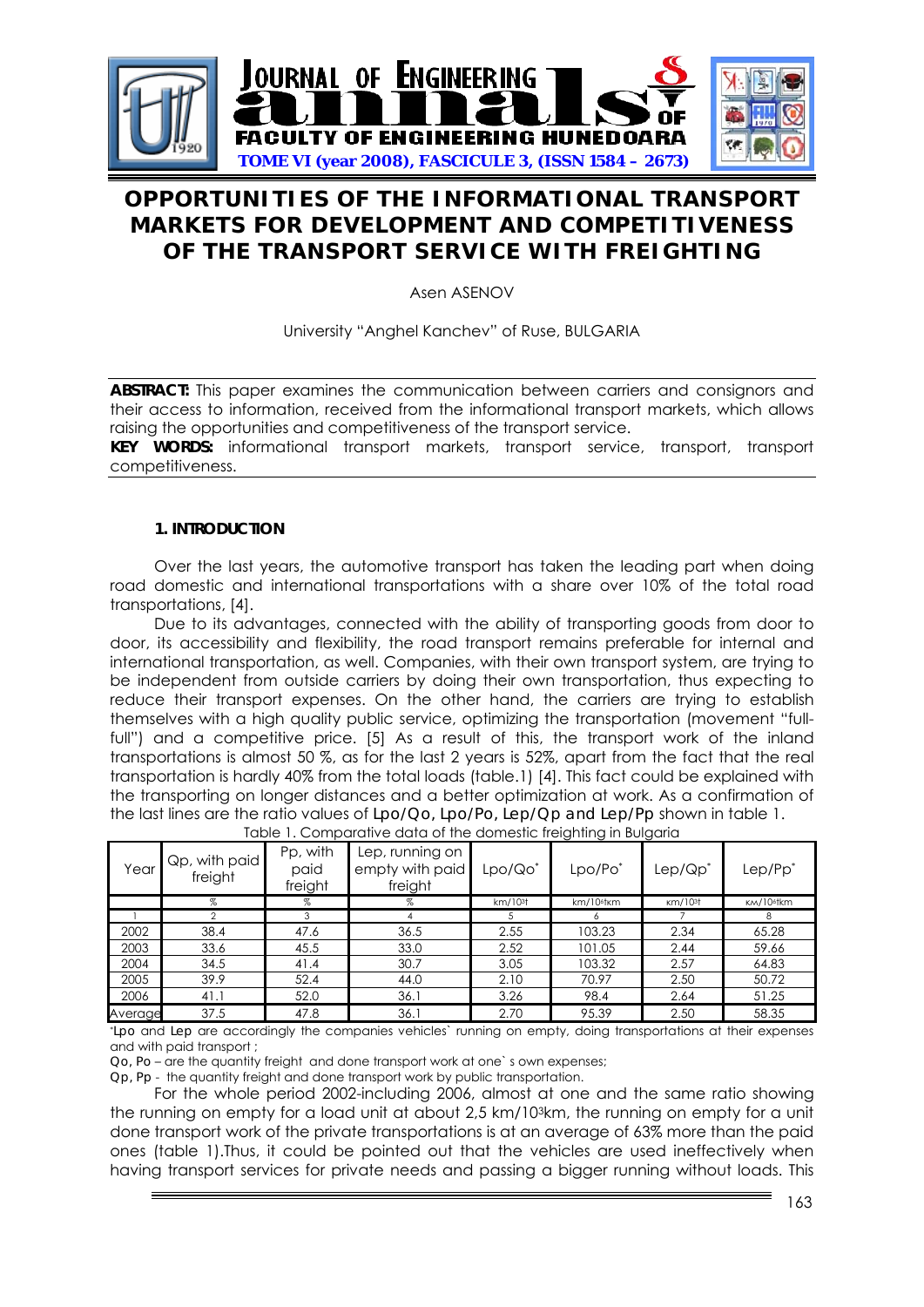

fact leads to an increase in the exploitation expenditure (fuel, tyres), environmental pollution with fumes from the engines and the prime cost of the service, respectively.

Looking at the international automotive transport, we can see that almost the whole part of the transportations is done by the public transport (table 2). As a whole, the international freights are 1/10 (one tenth) from the total ones but because of the long distances taken (average transport distance *Lqp* = 1224.8 *km*) they constitute over 70 % of the total transport work at the automotive freights. Irrespective of the fact that there are loads of different types with different geometric indexes, the international transportations are done mainly by vehicles over 20 tons. This trend became noticeable over the last few years, when the transportation volume from 60% for own expenses and respectively 70% for public(paid) transport in 2002, has risen to 91,7% for own expenses and up to 95.3% for public transport in 2006.

| ری استان برای استان در استان برای استان برای استان برای استان برای استان برای استان برای استان برای استان برای<br>Share from the total transportations |     |      |      |      |       | Share from the international<br>transportations |                                 |      |      |        |
|--------------------------------------------------------------------------------------------------------------------------------------------------------|-----|------|------|------|-------|-------------------------------------------------|---------------------------------|------|------|--------|
| Year                                                                                                                                                   | Qo  | Po   | Qp   | Pp   | Lao   | Lap                                             | Qo > 251<br>Po > 25f<br>Qp > 25 |      |      | Pp>25f |
|                                                                                                                                                        | %   | $\%$ | $\%$ | %    | km    | km                                              | $\%$                            | %    | %    | %      |
| 2002                                                                                                                                                   | 0.3 | 6.4  | 8.3  | 71.7 | 531.1 | 999.4                                           | 59.6                            | 72.6 | 70.7 | 78.1   |
| 2003                                                                                                                                                   | 0.3 | 5.9  |      | 69.5 | 565.6 | 244.6                                           | 69.9                            | 63.3 | 80.2 | 82.2   |
| 2004                                                                                                                                                   | 0.5 | 8.2  | 10.1 | 78.8 | 537.6 | 1320.7                                          | 78.2                            | 85.4 | 85.4 | 83.5   |
| 2005                                                                                                                                                   | 0.5 | 5    | 11.1 | 77.7 | 331.2 | 369.2                                           | 88.6                            | 88.5 | 95.5 | 96.9   |
| 2006                                                                                                                                                   | 0.4 | 6.3  | 10.0 | 72.0 | 510.5 | 1190                                            | 91.7                            | 89.7 | 95.3 | 94.8   |
| Average                                                                                                                                                | 0.4 | 6.4  | 9.3  | 73.9 | 495.2 | 224.8                                           | 77.6                            | 79.9 | 85.4 | 87.1   |
| including the transit transportations, cabotage and the cross-trade                                                                                    |     |      |      |      |       |                                                 |                                 |      |      |        |

Table 2. Comparative data of the international freighting1

As for the international transportation, there is a similar orientation, which could be explained with the transporting of big or bulk (group) loads. On the other hand, the implemented optimization could be used for redirecting a certain part of the loads from the automobile to the railway transport, aiming at facilitation of the road automotive network as not using the big and heavy freight vehicles. However, for this purpose it is necessary to apply the state policy along these lines and a more effective, comprehensive use of the transport market services.

### **2. STATEMENT**

Market globalization, increasing the competitiveness, development of the transport, forwarding and logistic services along with the modern informational technologies and communications are among the conditions for a fast development of the informational transport markets, [5, 6, 7]. Internet allows a quick and easy access to them.

Basically, the advantages of the informational transport markets are as follows:

- $\overline{\phantom{a}}$  allow publishing, searching and offering of loads and transportations;
- $\ddagger$  the information is relevant and constantly updated;
- $\ddotmark$  the information is constantly accessible via the internet 24 hours a day, 7 days a week, a whole year;
- $\ddagger$  possibility for a quick and constant online contact and bilateral negotiations using written and sounded dialogue in a real time;
- sending/accepting contract documents;
- $\ddotplus$  automatic translated offers and software on every language, used in the EU;
- possibility for sending and confirming money transfers over the deals;
- $\downarrow$  quick and easy access to new adverts;
- $\blacktriangle$  possibility for monitoring the loads in a real time (fig.1), estimation and tracking of the optimal route;
- $\downarrow$  database access for adverts of loads, carriers and transport services;
- $\frac{1}{2}$  possibility for statistic processing of the collected, archive kept database of the transport markets;
- $\ddot$  advert access for the international and domestic transportations;
- possibilities for a detailed searching with key words;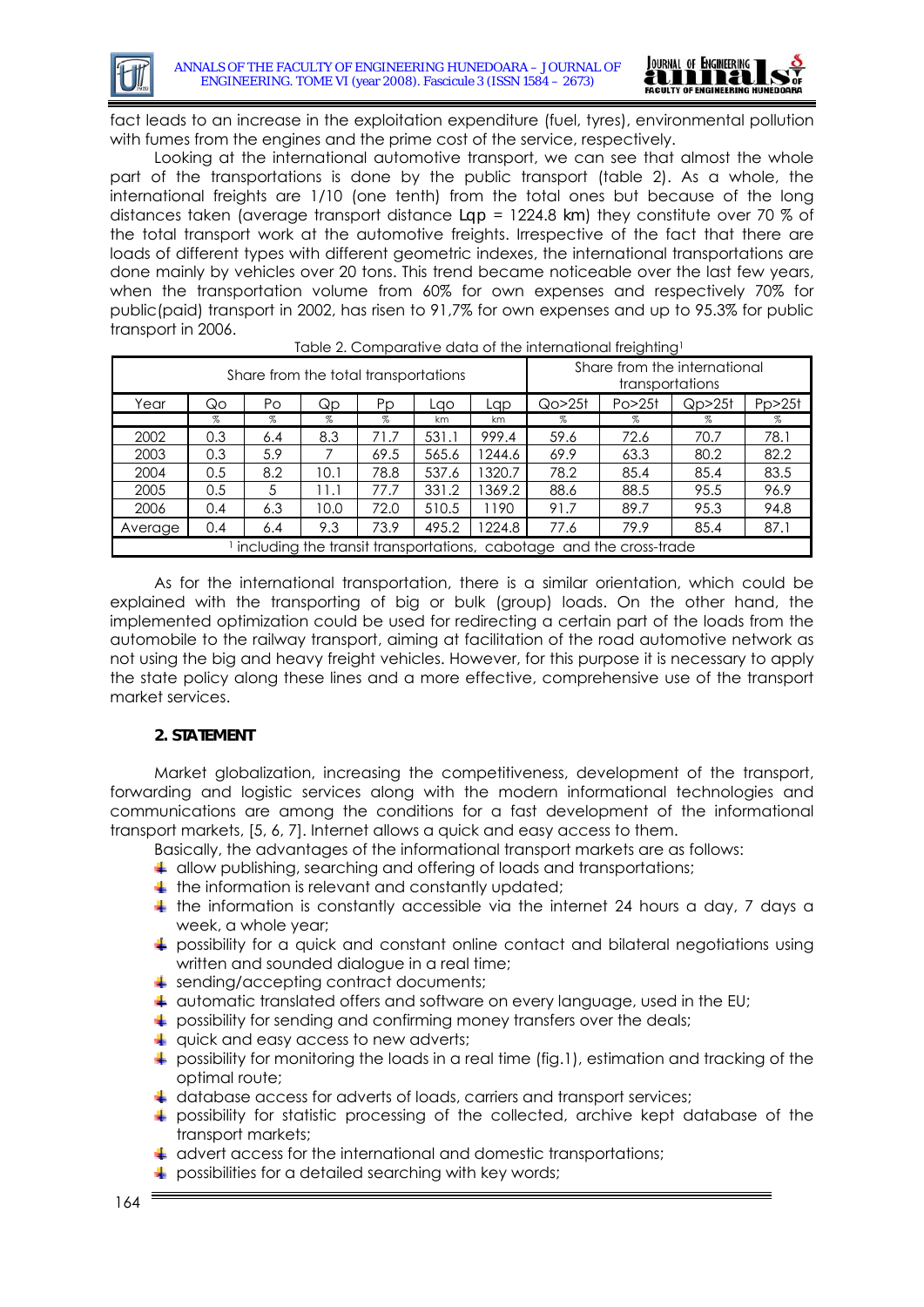



- $\overline{\phantom{a}}$  creating a notebook with addresses of loyal and disloyal clients;
- $\ddot{\phantom{1}}$  carriers access from the other transport sectors-railway, water, air;
- $+$  minimizing the risk of having incorrect and false adverts as preliminary studying of all members before their registration in the informational transport markets;
- $\ddot{\phantom{1}}$  affordable charges or lack of them when using these markets which allows reducing of the expenses for the transport service, etc;

|                                            | << Предишна обява   Следваща обява <br>$>$ $>$                                                               |                       |  |  |  |  |
|--------------------------------------------|--------------------------------------------------------------------------------------------------------------|-----------------------|--|--|--|--|
| transport sas jumper tovar 2500kg          |                                                                                                              |                       |  |  |  |  |
|                                            |                                                                                                              | Нова Обя<br>Отговори, |  |  |  |  |
| Модератор: vladaeca, gornobaneca, kaloyan. |                                                                                                              |                       |  |  |  |  |
| Автор                                      | публикуване                                                                                                  |                       |  |  |  |  |
| Georgiev                                   | □ сбюли 21 2007, 05:59                                                                                       |                       |  |  |  |  |
| $T$ $OCT$ :                                | vsgkakvi tovari ot Veliko Tyrnovo do vsgkade vav BG ot vsgka to4ka na BG do vsgka<br>to4ka vav BG 0886354081 |                       |  |  |  |  |
| Върни се горе                              |                                                                                                              |                       |  |  |  |  |
|                                            | Бърз отговор:                                                                                                |                       |  |  |  |  |
|                                            | Отговори на обявата<br>Преглед                                                                               |                       |  |  |  |  |

FIGURE 2. A type of published advert for doing the freights



FIGURE.1. On-line tracking of the automotive route

Due to the variety of transport and informational transport markets, these advantages are not offered in most of them [1, 2], but are preferable from their clients. Regardless of the apparent advantages, there are still certain consumers who do not use completely their services or treat them with negligence. This fact is confirmed by the carried out advert research which shows the following:

- publishing of incomplete and vague advert;
- $\overline{\phantom{a}}$  irregular checking of advert replies;
- $\ddot{\phantom{1}}$  looking for orders directly from the clients, which means having stopovers at the parking lots and waiting for clients who need transport services;
- unintentional causing and suggesting insecurity, uncertainty and doubts to the advert after its reading and/or after a conversation at the contract conclusion;
- $\perp$  lack of communication and presentation skills;
- **Lack of motivation of the employees who look for appropriate adverts for loads and** transport;
- $\Box$  lack of incentives and good treatment to the employees from their employers;
- $\ddot{\phantom{1}}$  lack of enough information and access to use the informational transport markets;
- $\blacksquare$  incompetence to use these markets and relying mainly on the forwarders;